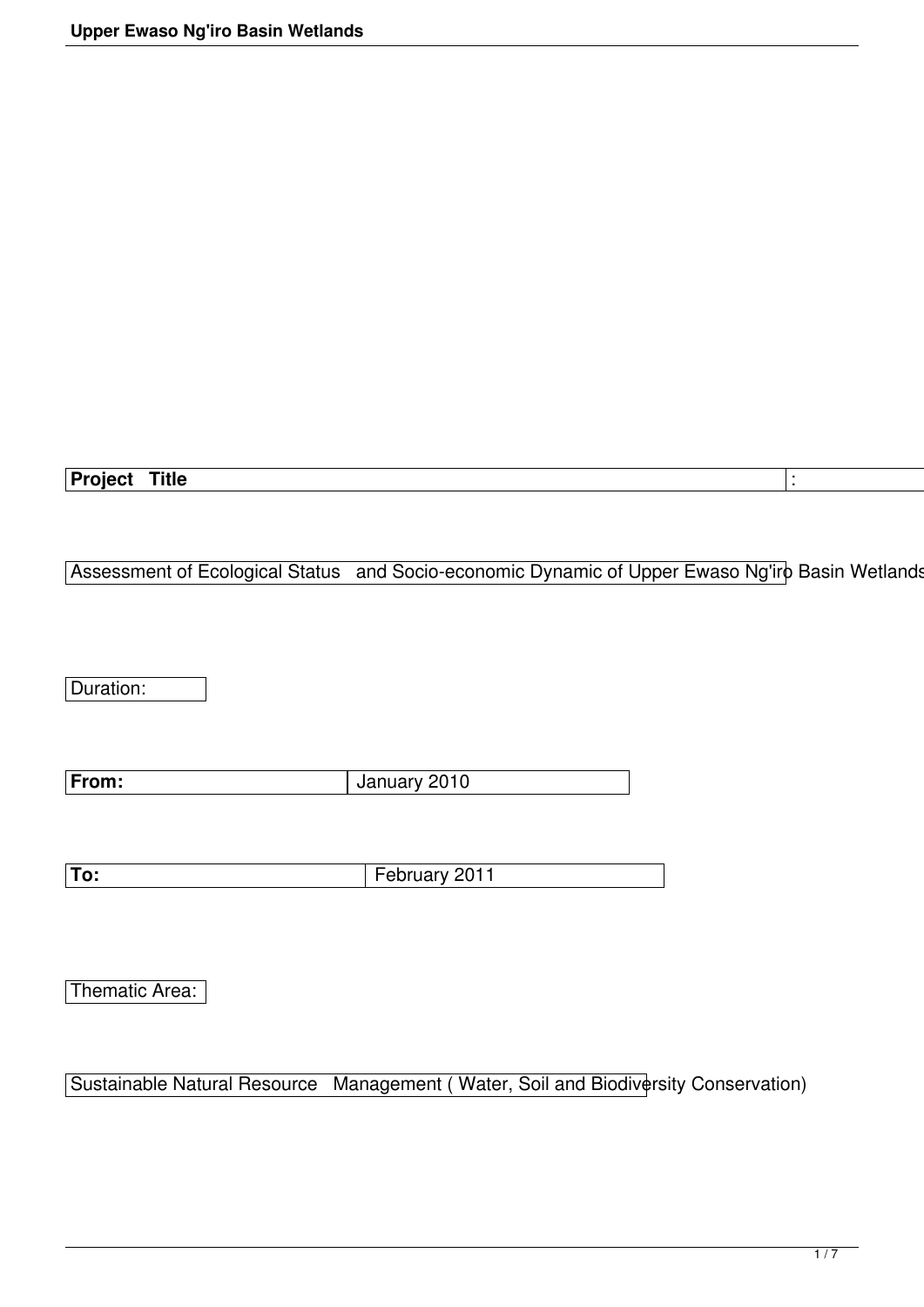Spatial Area:

Upper Ewaso Ngiro Basin including Nyandarua and Laikipia

Collaborators:

Eastern and Southern Africa Partnership programme (ESAPP), University of Nairobi (UoN)

[Lead Person(s)] & Contacts:

**CETRAD** 

## **Brief Description**

Background and Summary: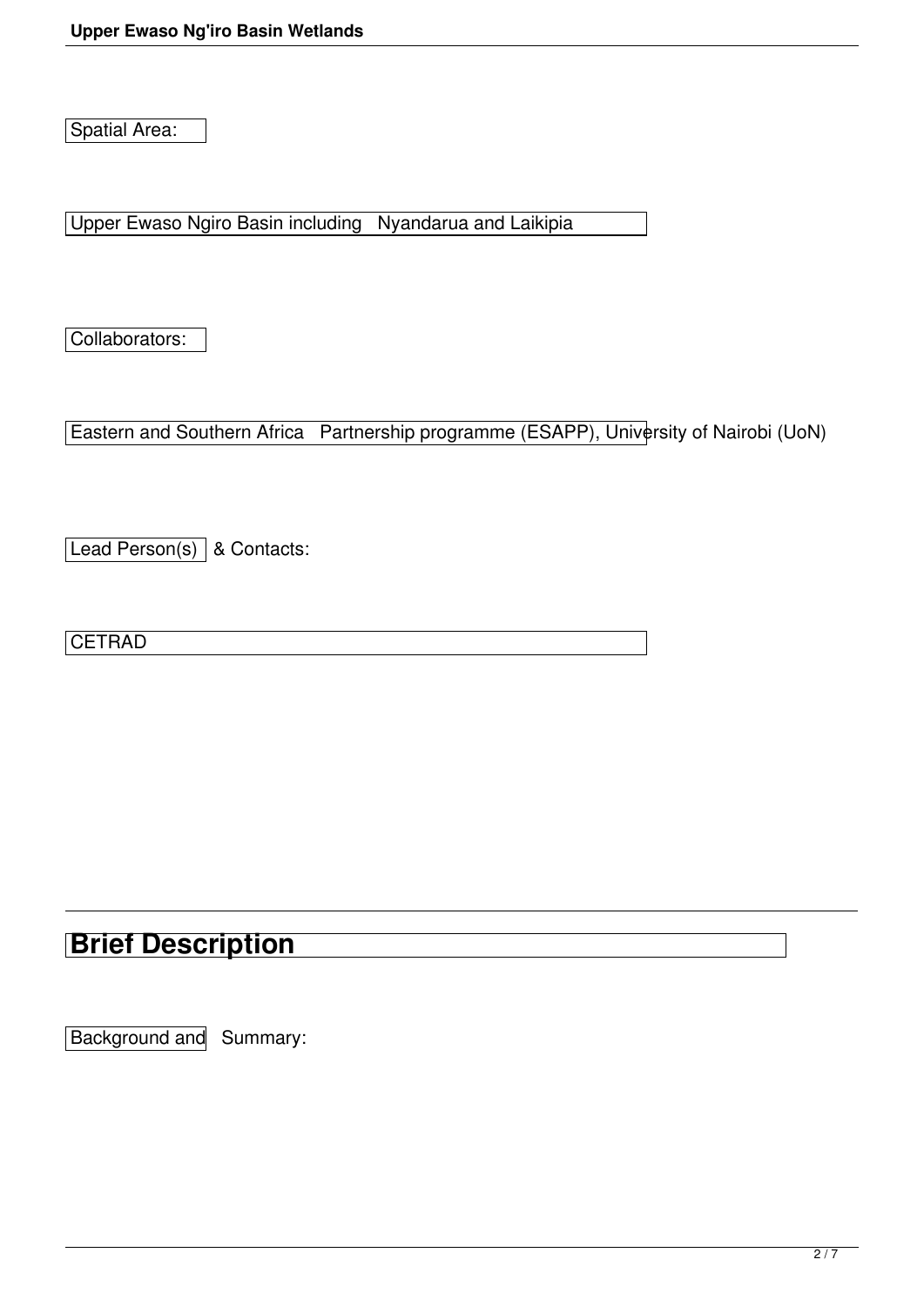The aim of this project was to map wetlands and assess their socio-economic uses, values and functio

A total of six wetlands were covered in this study including Ol'Bolossat, Ewaso Narok, Pesi, Marura, M

Objectives:

| To undertake an inventory of Upp  |  |
|-----------------------------------|--|
|                                   |  |
|                                   |  |
|                                   |  |
| To assess the socio-economic va   |  |
|                                   |  |
|                                   |  |
|                                   |  |
| Develop a detailed spatial and no |  |
|                                   |  |
|                                   |  |
| Create awareness on socio-econ    |  |
|                                   |  |

Methods and Activities: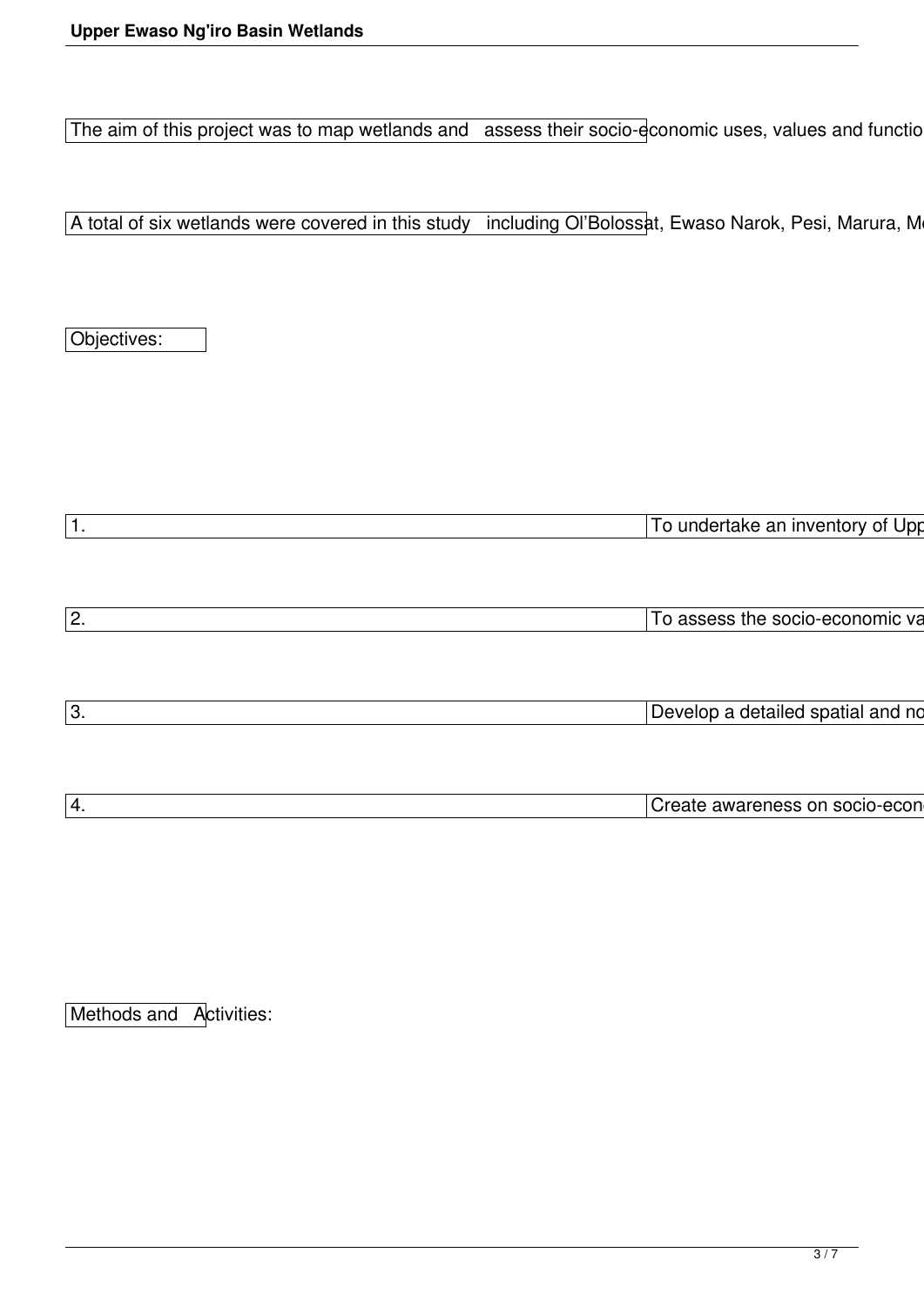The project was successfully executed through various stages includingordiabneatostaminted astast to apt

Outputs and Results:

| $\overline{1}$ . | Land use Land cover change ma     |
|------------------|-----------------------------------|
|                  |                                   |
|                  |                                   |
|                  |                                   |
| $\overline{2}$ . | Social economic questionnaires o  |
|                  |                                   |
|                  |                                   |
|                  |                                   |
| $\overline{3}$ . | Soil and Water sample data and I  |
|                  |                                   |
|                  |                                   |
|                  |                                   |
| $\overline{4.}$  | A check list of flora and fauna   |
|                  |                                   |
|                  |                                   |
|                  |                                   |
| $\boxed{5}$      | Vegetation sampling data and dis  |
|                  |                                   |
|                  |                                   |
|                  |                                   |
| $\boxed{6}$ .    | Satellite images, GIS layers and  |
|                  |                                   |
|                  |                                   |
|                  |                                   |
| $\overline{7}$ . | Maps of current extent of the wet |
|                  |                                   |
|                  |                                   |
|                  |                                   |
| $\overline{8}$ . | <b>Project Report</b>             |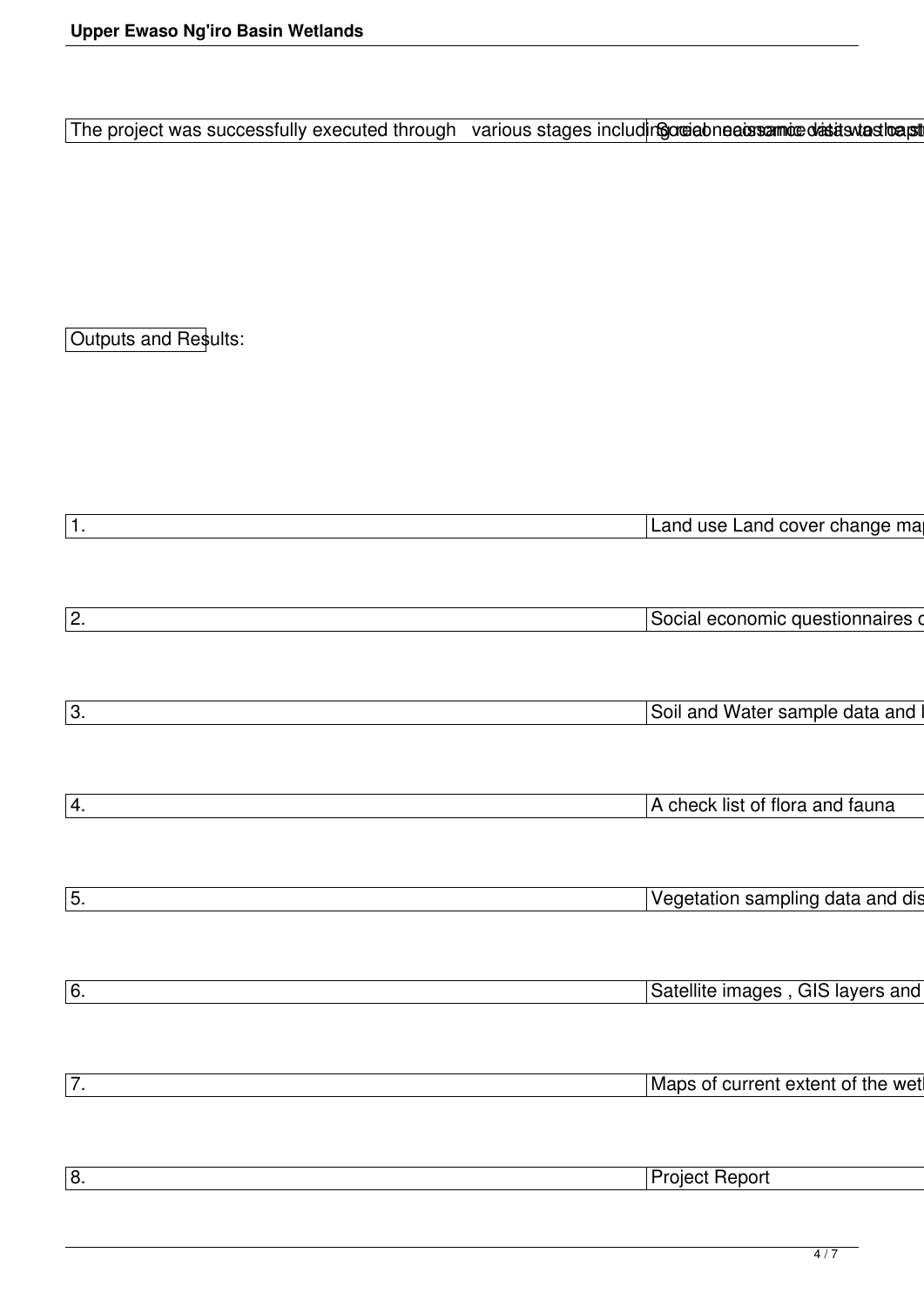9. Dissemination Workshop

The project results have shown that over the last 15 years most of the natural vegetation cover has been

Beneficiaries:

1. Local community, Landuse planners, Water Users Associations

2. Researchers, and Collaborating Institutions

3. Farm and Ranch Managers within the basin

4. Ministry of water & Ministry of Agriculture.

## **Outcomes:**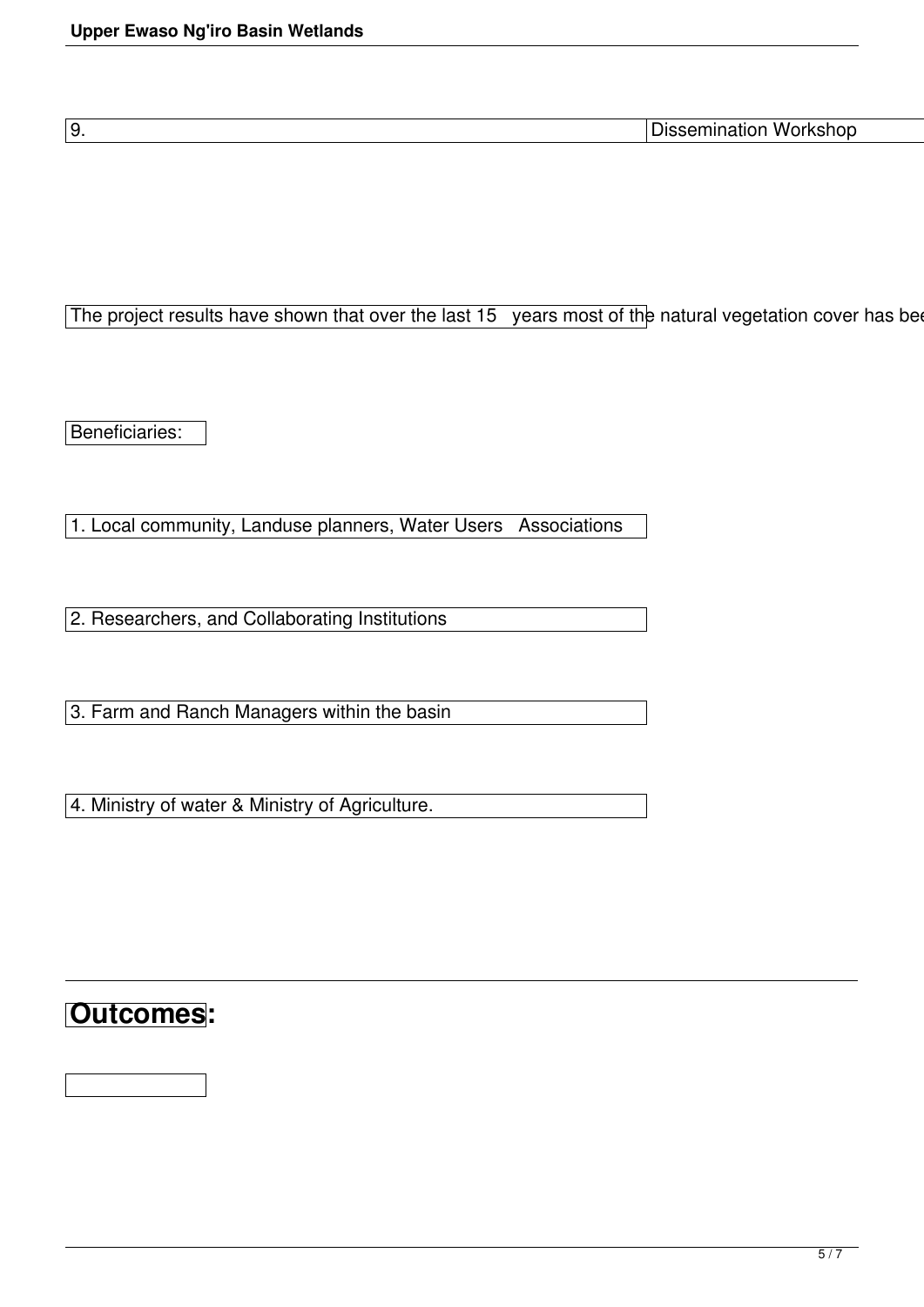The project has generated data and information that will go a long way in assisting the farmers and of

The problems facing the North Ewaso Ng'iro drainage wetlands can be viewed in three scenarios.

| $\overline{\overline{\Omega}}$ THRFF<br>----- |  |  |  |
|-----------------------------------------------|--|--|--|
| enano<br>- 99 Y.W                             |  |  |  |
|                                               |  |  |  |

Lessons Learned:

One main lesson learned was the fact that farmers don't know the swamtprians cobe then grand stratus of warm

To the local communities the **the contract of the contract of the contract of w** and the local communities the